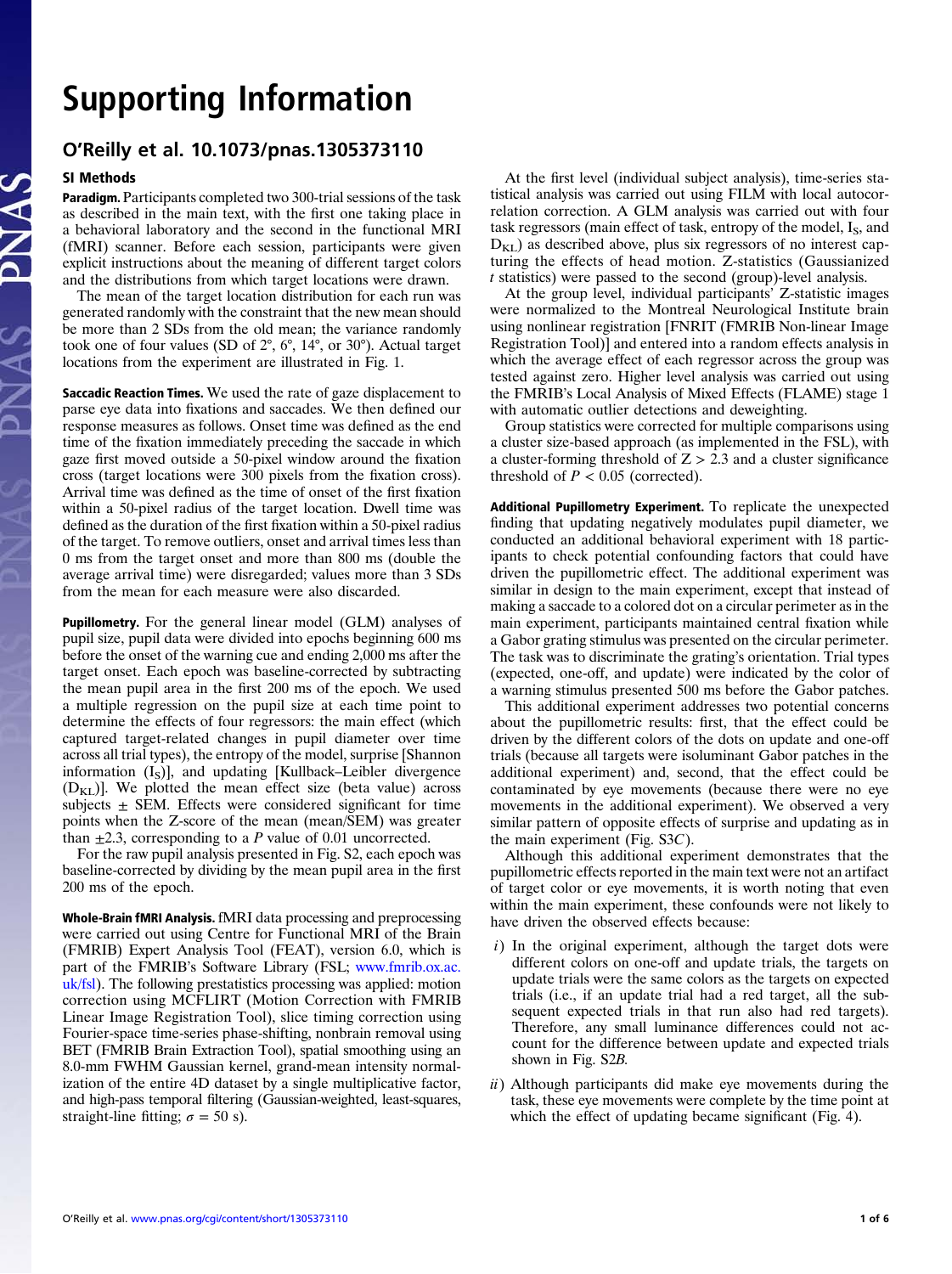

Fig. S1. Behavior on one-off trials is determined by spatial surprise, not feature-based surprise. One-off trial targets could fall anywhere on the circle; hence, they sometimes fell within the expected spatial range by chance. We divided the one-off trials into those with locations within 2 SDs of the mean of the expected distribution and those outside that range. Onset times were significantly slower on one-off trials outside the expected spatial range than inside it  $(t_{16} = 2.53$ , P = 0.011, paired samples t test for the group of 18 participants comparing mean onset time in each condition within subjects), but there was no evidence of a difference between one-off trials within the expected spatial range and expected trials ( $t_{16} = 0.11$ ,  $P = 0.46$ ). Similarly, arrival times were significantly slower on one-off trials outside the expected spatial range than on one-off trials within the expected spatial range ( $t_{16}$  = 3.63,  $P$  = 0.0010), but there was no evidence of a difference between one-off trials within the expected spatial range and expected trials ( $t_{16} = 0.15$ ,  $P = 0.44$ ). There was no evidence for a difference between conditions in dwell time ( $t_{16}= 0.37$ , P = 0.36;  $t_{16}= 0.016$ , P = 0.51); note that in the main behavioral analysis, dwell times were not reported to be longer on one-off trials than on expected trials. In summary, behavior on the one-off trials that fell within the expected spatial range was similar to that on expected trials, whereas one-off trials outside the expected spatial range showed slower responses. This suggests that behavioral costs were determined by spatial reorienting/surprise rather than the nonspatial features (e.g., color) of the targets.  $*P < 0.05$ .



Fig. S2. Raw pupil response on update, one-off, and regular trials. (A) Data on which the GLM analysis in Fig. 4 is based: the pupil area on each of three trial types (update, one-off, and expected). Pupil area is expressed as a percentage (%) of the area on a trial-by-trial baseline, made up of the first 200 ms of the trial (this was the same baseline correction approach used in the GLM analysis). The data lines are the mean pupil area across participants for each trial type, and the shaded surrounds are the SEM. The gray-shaded boxes indicate the period in which the warning signal and the target dot were on the screen. The blue and red lines with an asterisk indicate the period in which the GLM effects of surprise and updating were significant, and they are shown in this figure to aid comparison with Fig. 4. There is a large pupil response to the presentation of the warning signal and the target that ramps up before the warning signal (as in the behavioral session, the timing of stimuli was predictable). Following the target, there is a differential response to update and one-off trials. (B) GLM results show all four regressors (i.e. the red and blue lines for effect of surprise and updating are the same as the light- and dark-grey lines indicating the effects of surprise and updating in Fig. 4). Note that the "main effect," target-evoked effects that do not vary across trial types or with the computational regressors, dwarf the computationally specific effects. The fact that these nonspecific evoked effects are modeled out makes the GLM approach particularly sensitive.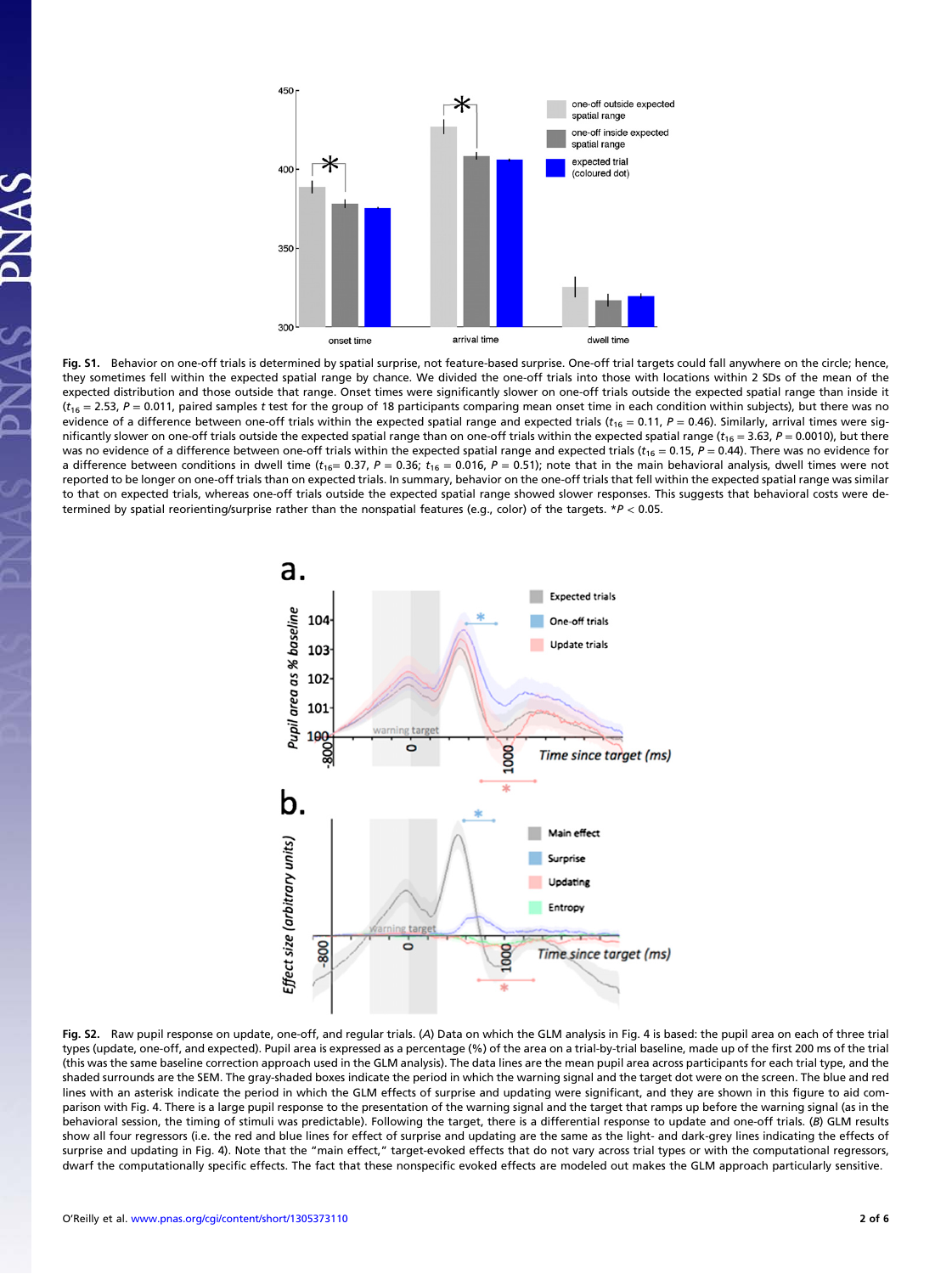

Fig. S3. Pupil area effects from a separate behavioral experiment. Pupil effects for updating and surprise in an additional behavioral experiment, as reported in the main text, are shown. Note that the pattern of effects is similar to those seen in the main experiment, with opposite effect directions for surprise and updating and an earlier time of effect for surprise compared with updating.



Fig. S4. Behavioral eye data from the fMRI session. (A) Breakdown of saccadic reaction times (RTs) into saccade onset, arrival, and dwell times for data recorded during the fMRI session. These are defined in Methods. The plotting conventions are exactly as in Fig. 2; this figure shows that the saccadic behavior in the fMRI session was similar to that recorded in the separate eye-tracking session. Onset time was significantly longer on both update trials ( $t_{16}$  = 5.8, P = 1.1 ×  $10^{-5}$ , paired samples t test) and one-off trials ( $t_{16} = 5.3$ ,  $P = 2.8 \times 10^{-5}$ ) compared with expected trials; there was no significant difference in onset time between update and one-off trials (t<sub>16</sub> = 0.94, P = 0.18). Arrival time was significantly longer on both update trials (t<sub>16</sub> = 3.7, P = 8.2 × 10<sup>-4</sup>) and one-off trials (t<sub>16</sub> = 2.6,  $P = 0.010$ ) compared with expected trials; there was no significant difference in arrival time between update and one-off trials ( $t_{16} = 0.46$ ,  $P = 0.32$ ). Dwell time was significantly longer in the update trials compared with both the one-off trials ( $t_{16} = 2.7$ ,  $P = 0.0073$ , paired samples t test) and expected trials ( $t_{16} = 3.5$ ,  $P = 0.0073$ , paired samples t test) and expected tr 0.0013). (B) Results of a GLM on saccadic onset, arrival, and dwell times for data recorded during the fMRI session. The analysis and plotting conventions are as in Fig. 3.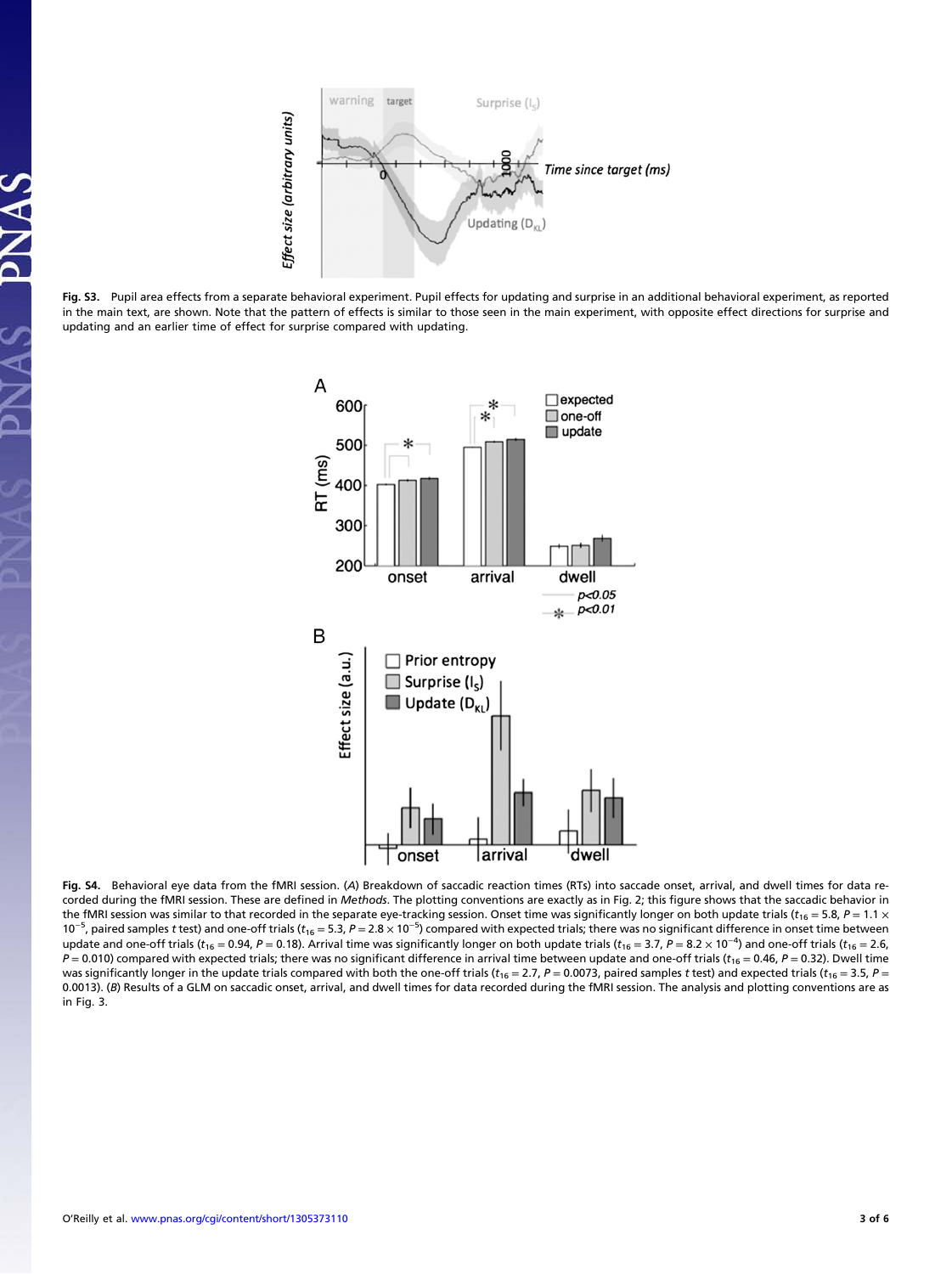

Fig. S5. Uncorrected whole-brain activity patterns for surprise  $(I_S)$  and updating  $(D_{KL})$ . These maps are not corrected for multiple comparisons, and hence are shown only to give an impression of the overall pattern of activity that underlies the multiple comparisons-corrected effects reported in the main text. The maps are thresholded at Z > 2.0 uncorrected. Blue colors indicate surprise, and red/yellow colors indicate updating.



Fig. S6. fMRI analysis on trial type (update  $\pm$  one-off trials). Although the parametric regressors I<sub>s</sub> and D<sub>KL</sub> provide a specific model to compare against brain activity, it is useful to check that the activations evoked by different trial types (update and one-off trials) are consistent with these predictions. Because surprise/behavioral reorienting is present on both trial types but updating is present only on update trials, the relevant contrasts are (update trials + one-off trials) and (update trials − one-off trials). Maps are thresholded at P < 0.01 uncorrected to illustrate the similarities between maps for the different contrasts; note that only corrected statistics are presented in the main text.

DN AC

 $\frac{a}{\lambda}$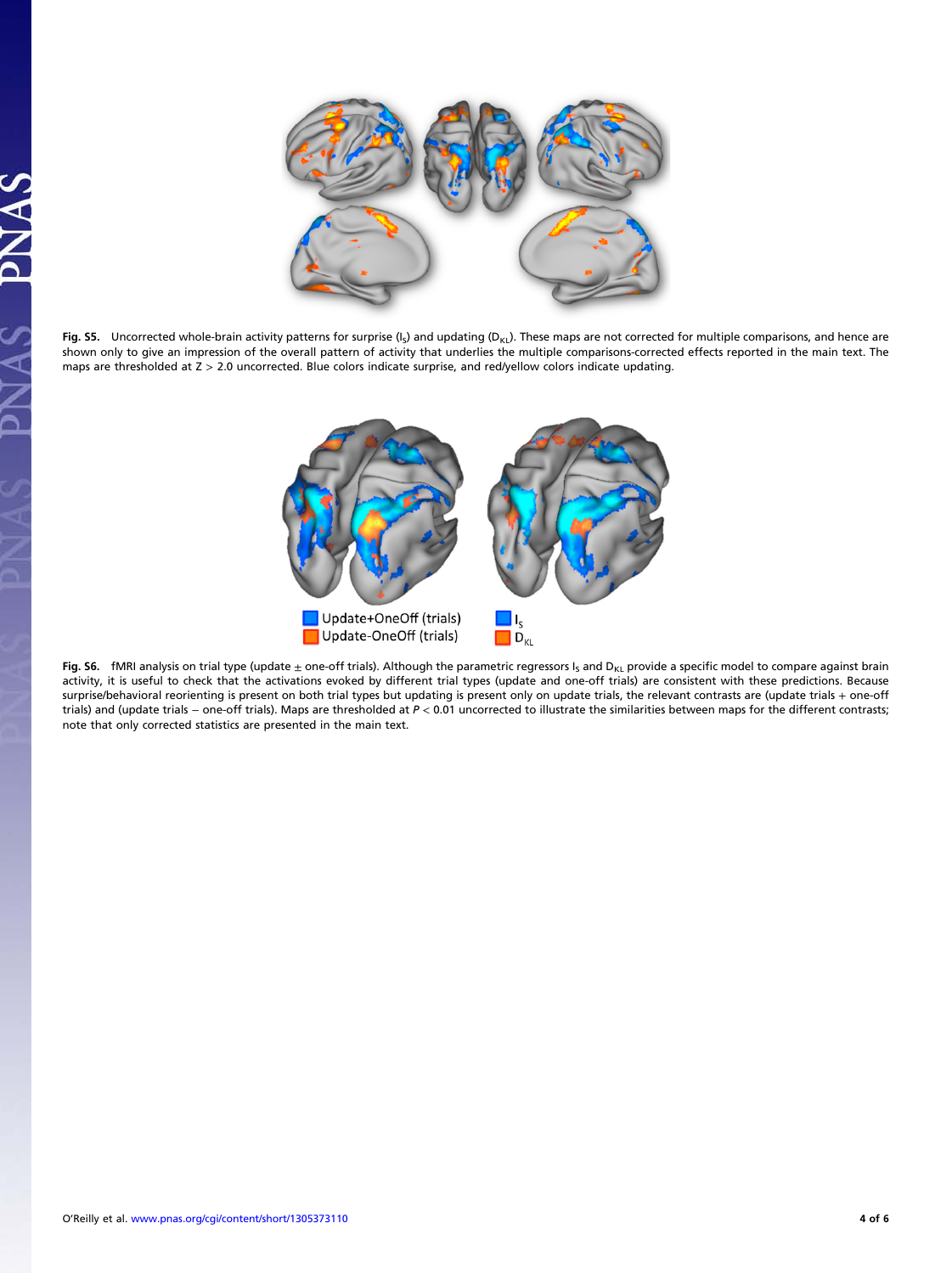

Fig. S7. Activity in cingulate and parietal regions of interest (ROIs). (A, C, and E) Raw activity level on update and one-off trials and the trials around update and one-off trials. Trials are numbered so that the update or one-off trial is 0, the preceding trial is -1, and trials after the update/one-off trial are numbered + 1, +2, etc. Note that in both parietal ROIs [parietal region PGp and interparietal sulcus 3 (IPS3)], activity on both update trials and one-off trials is above baseline (baseline is the average activity across expected trials). In the anterior cingulate cortex (ACC), activity is above baseline on update trials but not on oneoff trials. (B, D, and F) Group t-statistics for  $I_5$  and  $D_{KL}$  in each ROI, from a GLM analysis of ROI activity. Note that there is a parametric effect of surprise/ behavioral reorienting (I<sub>S</sub>) in both parietal ROIs but not in the ACC. In all three ROIs, there is an effect of updating (D<sub>KL</sub>). Within the parietal cortex, IPS3 is more activated in relation to the parametric effect of surprise/behavioral reorienting, whereas PGp is more activated in relation to the parametric effect of updating. a.u., arbitrary units.



Fig. S8. Regression of onset, arrival, and dwell times on activity in the ACC, IPS3, and PGp. Bars show the effect size (beta value) ± SEM from a multiple regression in which activity in the three ROIs (ACC, PGp, and IPS3) was used to predict each behavioral measure, as in Fig. 7. Note that the parietal ROIs are more strongly associated with all behavioral measures; the relationship between ACC activity and behavior does not reach statistical significance in any case.